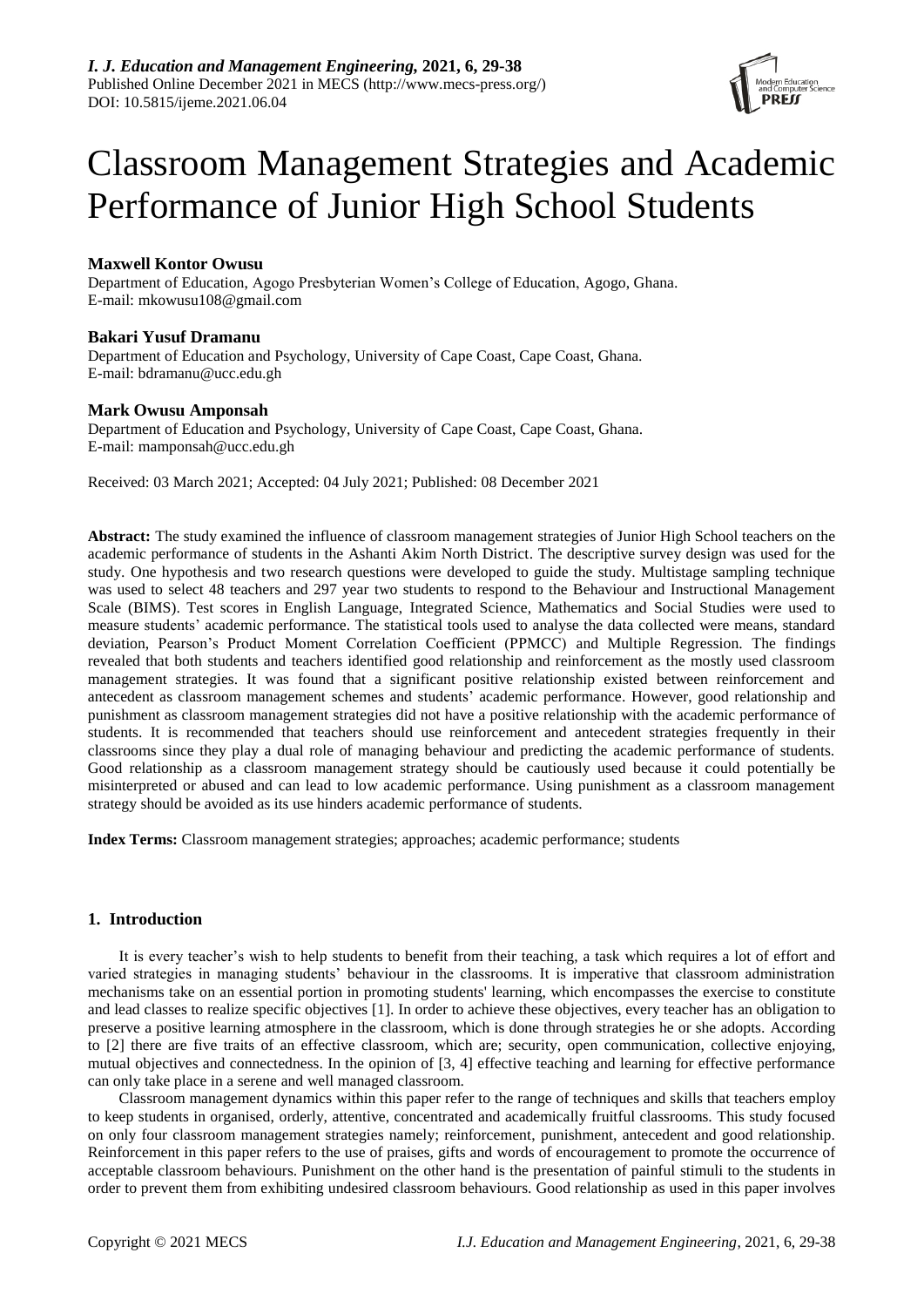teachers relating with students in order to make them feel comfortable in the classroom. Lastly antecedent as a strategy refers to the use of classroom rules, prompts and cues to emphasize appropriate behaviours in the classroom.

Poorly managed classrooms are frequently pigeon-holed by disorderly behaviours for instance sleeping in class, coming to class late, noise making, eating, notes miscopying, calling of epithets, physical or verbal threat to their fellow students or towards a teacher [5]. Such troublesome behaviours according to [5] disorganise learning processes and impede students' academic performance. [6] suggested that teachers should aptly deal with such distractive behaviours in the classroom through active classroom management so that effective learning can go on.

[27] utilised the qualitative approach to research to explore teachers' views on classroom management and its significance in teaching. Interactions with the teachers, classroom observations and the field notes depicted that the teachers held the notion of dignity and the belief that the needs of students' ought to be prioritized. Likewise, the significant outcome of the research for us is that characteristics of their philosophies and approaches to classroom management had transformed or evolved since they commenced teaching. Two explanations were offered by the participants for this change; gaining knowledge or acquiring experiences by way of professional development.

Effective and efficient teaching and learning depend massively on proper classroom management [3]. Most schools especially in deprived communities in Ghana, teachers as classroom managers are not adequately equipped with the necessary resources and pragmatic strategies in the delivery of their duties [28]. As a result, most classrooms are not well managed to facilitate effective teaching and learning. [29] indicated how crucial classroom management which is an imperative feature of the educational system was declining in most schools. They observed that various stakeholders in the educational system showed little or no interest in ensuring adequate and proper management of the classroom. They explained that such attitudes have the potential of affecting learners' conduct and hence performance.

Research findings have unremittingly made known that the ability of the teacher to manage classroom and organise instruction is a key to accomplishment within the teaching profession [10, 30, 31]. A meta-analysis of the previous five decades on school research acknowledged classroom management as the utmost significant element, influencing student learning [32]. Classroom management, as it has been argued continues to be one of the top three challenges confronting public schools [33] It has been classified second only to finance as the principal challenge in schools [33, 34]. [35] argued that it is conceivably the most challenging feature of teaching for a lot of teachers, and undeniably causes many difficulties to teachers.

Government Policies from the last two decades including the free Compulsory Universal Basic Education (fCUBE) programme, School Feeding Programme, free uniform and sandals among others were intended to provide free and available basic education to Ghanaians. These policies according to [36], have resulted in the growing enrolment incidences particularly at the basic level. They are also accompanied with the encumbrance of managing large class sizes. [37] stated that managing large class sizes lowers the overall educational attainment, especially academic performance of students.

Classroom Management (CM) is a vital component of successful and effective instruction. Productive classroom management, which includes well-organised and efficient lesson planning, aids a teacher to teach and pupils to learn [38]. [38] additionally indicated that students' performance is enhanced within an expectant classroom and within an environment within which they are secured, safe and involved. [39] stated that quality gap in terms of educational performance outcomes persisted in Ghanaian basic schools and seemed to be deteriorating year after year. [40] also demonstrated that performances of basic school students in Ghana which included students in the Ashanti Akim North District consistently fell below the least national average of 46.93 generating series of questions that require urgent attention. Most studies in Ghana have not yet addressed the issue of classroom management strategies and their influence on academic performance of students, particularly at basic levels. For instance, [3] looked at how classroom management aided effective teaching and learning. [28] considered how teachers were equipped with the necessary resources to teach effectively. And many others also considered other areas of classroom management. For example, [37, 41]. But all these studies did not specifically relate the issue of academic performance of students to the classroom management strategies adopted by teachers. This study is therefore, intended to fill this lacuna.

#### *A. Research Objectives*

The study examined the influence of classroom management strategies of Junior High School (JHS) teachers on the academic performance of students in the Ashanti Akim North District. Specifically the study examined the;

- 1. classroom management approaches mostly used by Public Junior High School teachers within the Ashanti Akim North District.
- 2. extent to which classroom management strategies (Reinforcement, Antecedent, Good relationship and Punishment) predicted the academic performance of Public Junior High School students in the Ashanti Akim North District.
- 3. nexus between classroom management strategies used by teachers in Public Junior High Schools and academic performance of students in the Ashanti Akim North District.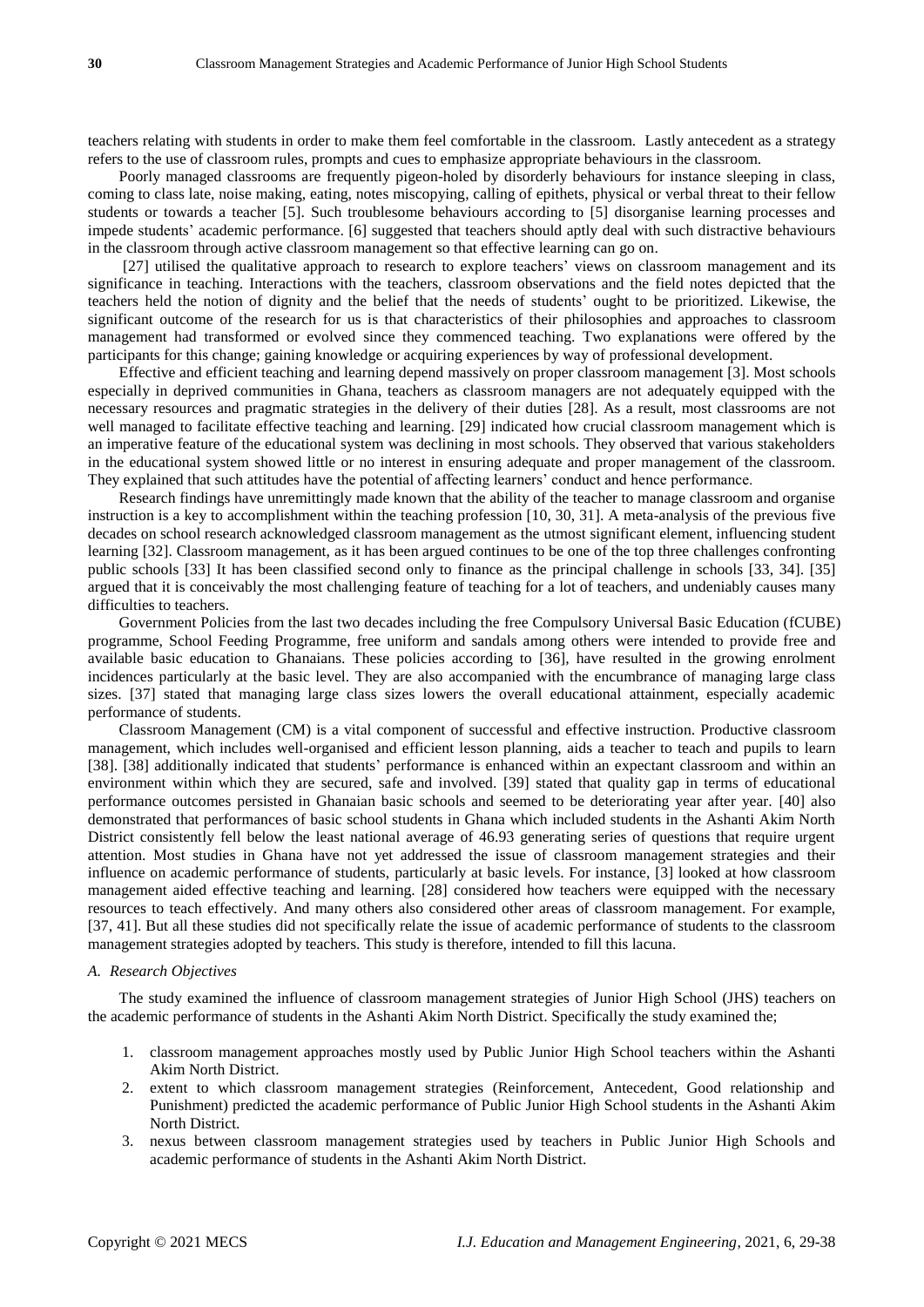## *B. Research Questions*

- 1. What classroom management strategies are mostly used by Public Junior High School teachers in the Ashanti Akim North District?
- 2. To what extent do classroom management strategies (Reinforcement, Antecedent, Good relationship and Punishment) predict the academic performance of Public Junior High School students in the Ashanti Akim North District?

#### *C. Hypothesis*

HO: There is no statistically significant relationship between classroom management approaches employed by Public Junior High School teachers and academic performance of students in the Ashanti Akim North District.

H1: There is a statistically significant relationship between classroom management approaches employed by Public Junior High School teachers and academic performance of students in the Ashanti Akim North District.

#### **2. Literature Review**

Researchers such as [7] mentioned in their study that students' learning depend to a great degree on the capability of the teacher to appropriately manage classroom. Deducetion may be made d that a teacher's capacity to effectually manage classroom for learning is a key measure of a teacher's superiority. In a previous study by [8] it was acknowledged that, what makes the teaching profession a principally arduous endeavour is the necessity to monitor the entire range of concerns that ought to be considered, if pupils' concentration, receptivity and the appositeness of the learning experiences are to be preserved.

[10] argued that for learning to be effective, teachers must take actions that are intended to construct a reassuring environment. They described five kinds of measures that teachers need to take in order to accomplish a high quality classroom management, as:

- 1. building supportive and caring relationships amongst and with students. The significance of developing desirable teacher-student relationships is similarly articulated by [11].
- 2. organising and executing instruction in a manner that boost students' access to learning.
- 3. boosting students' participation in academic tasks, something which can be accomplished by group management methods (e.g., by formulating rules and classroom techniques).
- 4. promoting the improvement of social skills and self-control of students. [11] termed this as making students take charge of their behaviour.
- 5. employing applicable measures to help students deal with behaviour challenges. (p.180)

The last two measures suggested by [10] indicated that functional classroom management modifies student conduct or behaviour. Consequently, classroom management is a continuing collaboration between students and their teachers. [12] defined classroom management as actions undertaken to produce and preserve a learning atmosphere favourable to fruitful instruction (organising the physical space, formulating rules and processes of engagement, sustaining students' concentration on lessons and participation in activities in the class) (p.42). Both conceptualisations accentuate the prominence of activities undertaken by a teacher to expedite students' learning.

Certain systems-level mediations for instance School-Wide Positive Behavioural Interventions and Supports are acknowledged to be functional in lessening the rate of office referrals and school suspensions suffered by students [13]. Nevertheless, [14] argued that a crucial feature of any principal enhancement of school systems and in the education of students' is altering teachers' behaviour. Likewise, [15] recommended refining the "professional functioning" (p.881) of teachers and other experts in an attempt to avert and more efficiently respond to behavioural problems.

The undesirable costs of teachers adopting unproductive classroom management approaches are not restricted only to students. In an investigation by [16] workload and student misconduct were the two principal predictors of teacher stress. More so, [17] discovered that several dimensions of student classroom behaviour (e.g., impudence, lack of sociability on the students' part, and lack of concentration) distinctively determined several dimensions of teacher stress (e.g., depersonalizing students, emotional enervation and lack of feelings of personal achievement).

In the past, classroom management received comparatively little attention in teacher education. This was because it was thought that anybody who called him/herself a teacher could easily manage a classroom [18]. This means that stakeholders in the educational system did not lay much emphasis on classroom management. They never saw it as a major contributing factor to effective teaching and learning. Therefore stakeholders in the educational system laid little emphasis on proper management of physical environment, psychosocial environment, instructional resources and effective ways of maintaining discipline.

[20] reported that, there has been a change in the best way to implement classroom management. He stated that, the old view emphasized creating rules and applying them to control learners' behaviour. The new view focuses more on learners needs for fostering relationships and prospects for self-regulations". This means that the concept and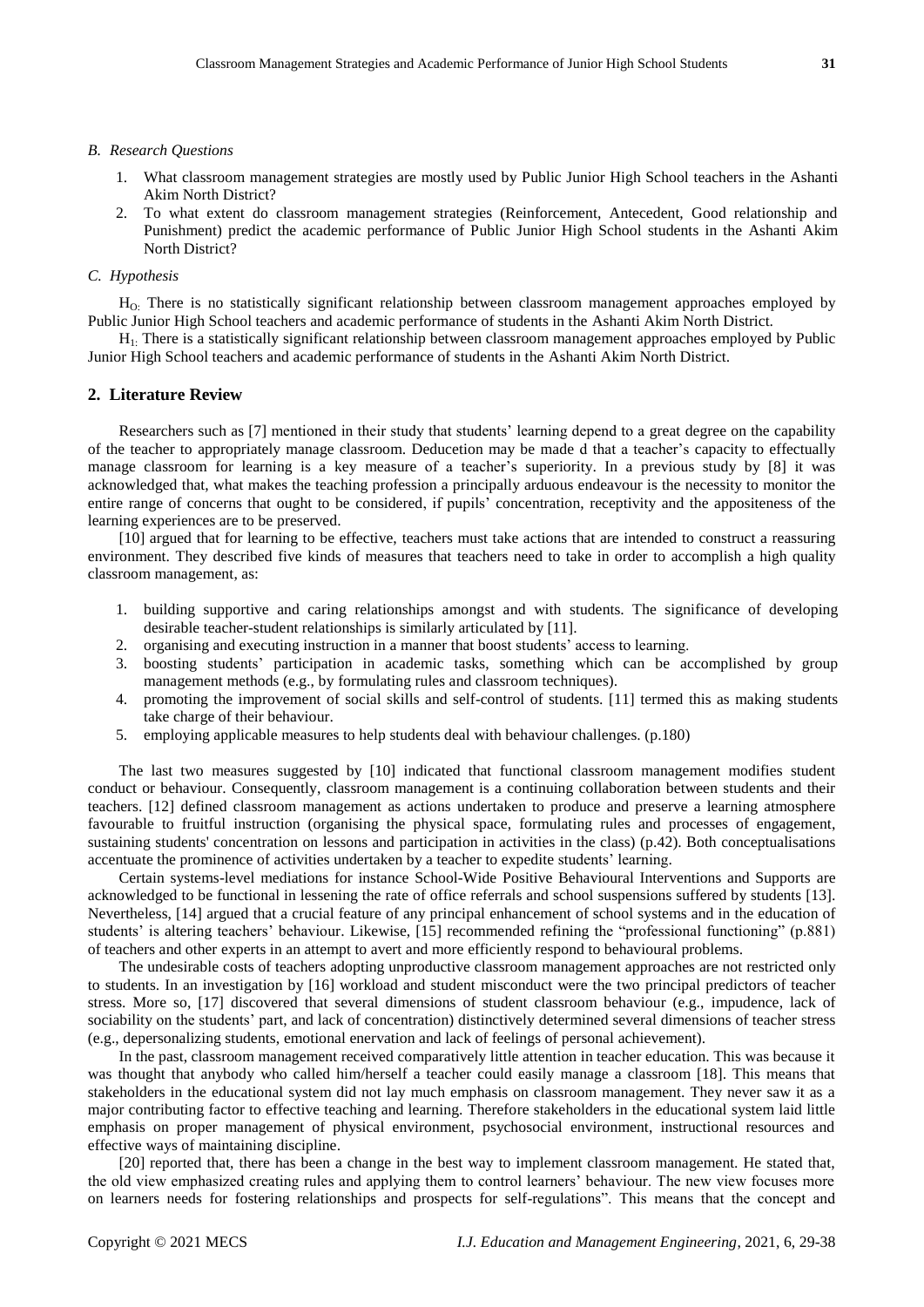implementation of classroom management has transformed from a static and rigid state to a more diverse, flexible and effective way of managing the classroom. [21] explored the difference in classroom management among teachers in urban and rural enclaves and established that urban teachers were considerably more interventionist as compared to teachers in rural settings in relation to student management.

In a separate research, [22] studied the differentials in the classroom management methods of alternatively certified and traditionally certified teachers. The results demonstrated that teachers with alternate certification were considerably more interventionist regarding instructional management as compared to teachers with traditionally certification. Nevertheless, the teachers with alternative certification were not more interventionist in student management or behaviour management. [23] investigated the variations in classroom management strategies of teachers along the lines of gender, the kind of classroom management training received and teaching experience. The study showed substantial differences among females and males and between experienced and novice teachers on Instruction Management subscale scores. Female teachers were more interventionist than male teachers, likewise experienced teachers were considerably more controlling as compared with the novice teachers.

[24] investigated the principles and attitudes of middle school teachers towards classroom management. Specifically, the research was to ascertain if there were variations in classroom management principles and techniques of teachers concerning two years of teaching exposure (experience) or kind of teaching certification they possess. The study revealed that neither experience level nor kind of certification solitarily affected teachers' predisposition to classroom management. That said, teachers traditionally certified and with much experience wielded considerably less control over classroom events and students' conducts than teachers from the other group with different certification and less experience.

[25] compared the classroom management techniques of intern teachers, teachers and senior level practicum students by adopting the Inventory Classroom Management Style (ICMS). The study found that whereas senior level practicum students and teachers with more experience were not interventionist, intern teachers were interventionist. [26] similarly studied the teacher-centred and student-centred classroom management approaches. The study explored the classroom management approaches adopted by three teachers who applied student-centred method to their teaching and likewise explored the association between their instructional and managerial approaches. The study ascertained that teacher's perception of the relationship between their instructional and managerial approaches was a function of what they saw as the general objective of classroom management. Whereas two of the teachers had a classroom management plan which is concomitant with their instructional method, one did not.

#### **3. Research Procedure**

The study examined the influence of classroom management dynamics of Public Junior High School teachers on the academic performance of students within the Ashanti Akim North District. This invariably involved finding out the opinions of students on the various classroom management dynamics adopted by their teachers and how these techniques influenced their academic performance. Against this background, the descriptive survey design was used. The descriptive survey design was selected because it has the advantage of offering good responses and in-depth of information from a wide range of participants. Additionally, it provides a significant representation of events and explicates people's sentiments and conducts based on the data obtained at a point in time [42].

A sample of 48 teachers and 297 Junior High School year two students was sampled from 12 Public Junior High Schools through a multistage sampling technique using circuits, gender and location as conditions for selection. The sample size was determined using the table for estimating sample size from a known population by [43]. The Junior High School year two students were also specifically targeted because the Junior High School year one students were new in their schools whilst year three students were also busy preparing for their final Basic Education Certificate Examination (BECE). The participants were composed of 23(47.9%) males and 25(52.1%) female teachers; and 144(48.5%) males and 153(51.5%) female students. Out of the 48 teachers and 297 students, 24 (50.0%) teachers were from urban schools and 24 (50.0%) were from rural schools; and 228 (76.8%) students were from urban schools and 69 (23.2%) were from rural schools. The teachers who facilitated the four core subjects that are taught in all Junior High Schools in Ghana were purposively selected for the study. These subjects were English Language, Social Studies, Mathematics and Integrated Science.

In selecting the students for the study, the proportional sampling technique was used. The researchers divided the population of the form two Junior High School students of each selected school by the total population of all the Junior High School form two students in the selected schools and multiplied it by the total sample size needed for the study. This helped the researchers to obtain a proportional representation from the participating schools. The researchers adopted this sampling technique because it was observed that some schools had more year two students than others.

The instruments employed to gather data were Academic Performance Tests in the four core subjects studied at the Junior High Schools in Ghana and the Behavioural and Instructional Management Scale (BIMS) by [44]. The BIMS was adapted to assess classroom management strategies used by teachers. The items on the BIMS were structured on a five-point Likert-type scale and the responses extended from "Strongly Disagree" to "Strongly Agree" and were administered to student respondents and the teachers.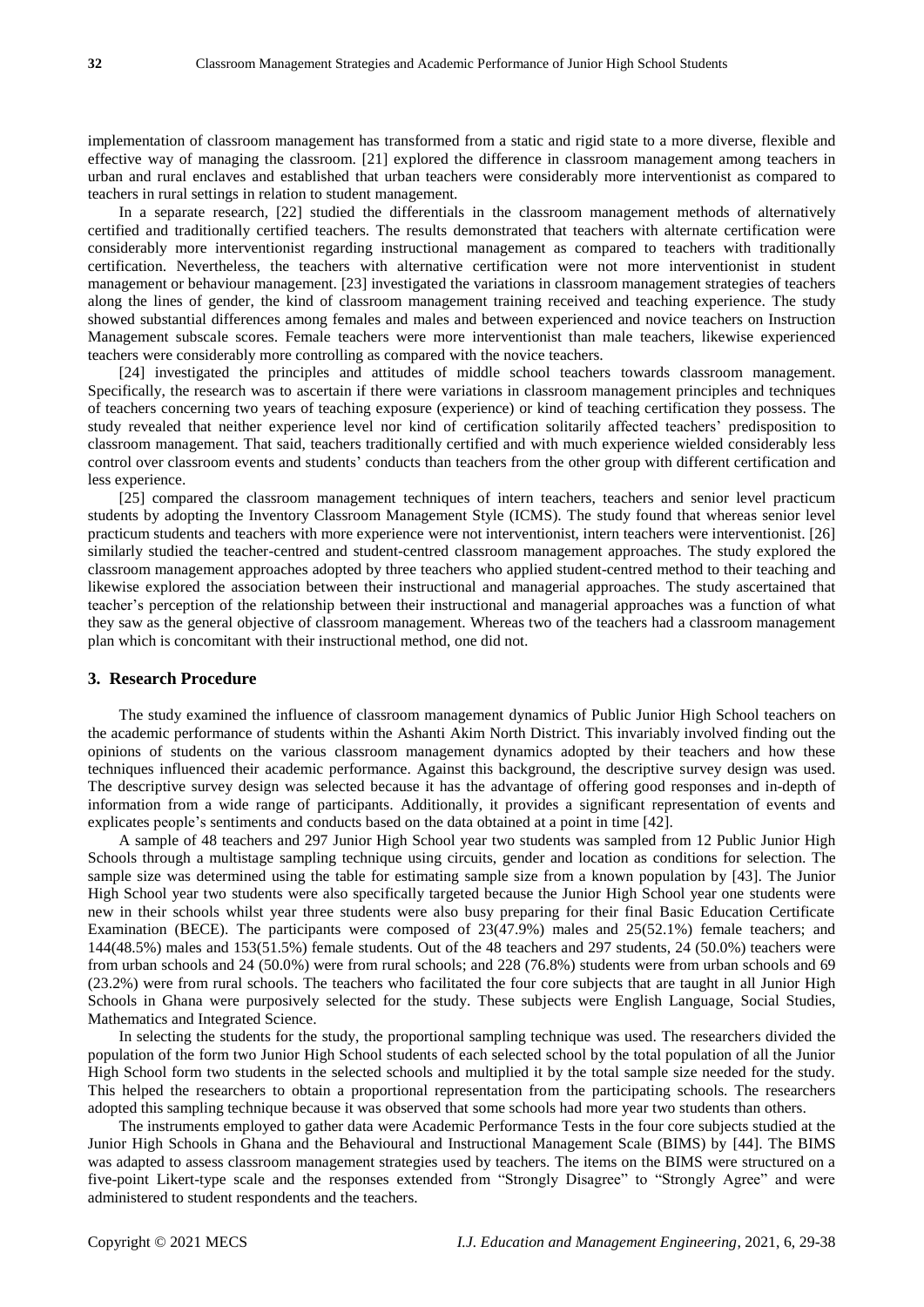The scale for the teachers was restructured for the students and it had two sections. Section A had 5 items and centred on the demographic data of respondents. Section B contained 24 items; 12 on instructional management and the other 12 on behaviour management. The BIMS which was adapted was piloted on a group of students (n=45) and teachers (n=15) in schools in the Konongo Municipality of Ashanti Region that were not part of the study. The reliability of the instruments yielded a Cronbach alpha of .885 and .903 for the students' and teachers' scales respectively.

The test items in English Language, Social Studies, Mathematics and Integrated Science were used as proxy for academic performance for the respondents. The test items were developed by the Centre for Performance Monitoring and Evaluation and founded on the JHS form two syllabi. The items were in multiple-choice format. Each item had a stem and four options from which the respondents were expected to select the most appropriate response. Both Mathematics and English tests consisted of 30 items each, the remaining two subjects consisted of 25 items each. The participants were given 45 minutes each to respond to the Mathematics and English test items and 30 minutes each for Social Studies and Integrated Science items. The average score of every student in the four subjects was calculated and used as substitute for their academic performance.

The instruments for the study were administered by the researchers. At every one of the selected schools, all the sampled students were grouped in a classroom and briefed on the aim of the study. After that the research instruments were administered. The Behavioural and Instructional Management Scale (BIMS) was the foremost instrument administered. This was succeeded by the tests in English Language and Mathematics. The participants had a fifteenminute break, after which the Integrated Science and Social Studies tests were administered. Each of tests was graded out of 100.

# **4. Results and Discussion**

## *A. Research Question 1*

*What classroom management strategies are mostly used by Public Junior High School teachers in the Ashanti Akim North District?*

Research question 1 was intended to ascertain the classroom management techniques mostly employed by teachers in Public Junior High Schools in the Ashanti Akim North District. Both students and teachers responded to the items on the BIMS. The items on the BIMS were categorised as reinforcement, antecedent, good relationship and punishment. The data collected was analysed using means and standard deviations. The results are presented in Tables 1 and 2 for the students and teachers respectively.

|  |  | Table 1. Students Perspective of Mostly Used Classroom Management Strategies by their teacher $(N=297)$ |
|--|--|---------------------------------------------------------------------------------------------------------|
|  |  |                                                                                                         |

| <b>CMS</b>        | М    | SD   | Rank            |
|-------------------|------|------|-----------------|
| Good relationship | 4.33 | .67  | 1 <sup>st</sup> |
| Reinforcement     | 4.22 | .66  | 2 <sup>nd</sup> |
| Antecedent        | 4.00 | .72  | $3^{\rm rd}$    |
| Punishment        | 2.78 | .83  | 4 <sup>th</sup> |
| Overall mean      | 3.80 | 2.88 |                 |

The results as shown in Table 1 reveal that "good relationship strategy" (*M=4.33, SD=.67*) was agreed by students as a classroom management strategy mostly used by their teachers. It was found that "reinforcement strategy" (*M=4.22, SD=.66*) was indicated by students as the second most used classroom management strategy. It was observed further that "antecedent strategy" (*M=4.00, SD=.72*) was agreed by students to be the third mostly used classroom management strategy. However, "punishment" (*M=2.78, SD=.83*) was submitted by students as the least used classroom management strategy by their teachers.

Teachers were required to specify the classroom management strategies they mostly used. The data presented in Table 2 is a summary of their responses.

Table 2. Responses by teachers on the mostly used Classroom Management Strategies (N=48)

| <b>CMS</b>        | M    | <b>SD</b> | Rank            |
|-------------------|------|-----------|-----------------|
| Good relationship | 4.01 | .69       | 1 <sup>st</sup> |
| Reinforcement     | 3.85 | .68       | 2 <sup>nd</sup> |
| Punishment        | 3.65 | .69       | 3 <sup>rd</sup> |
| Antecedent        | .50  | .06       | 4 <sup>th</sup> |
| Overall mean      | 3.02 | 0.53      |                 |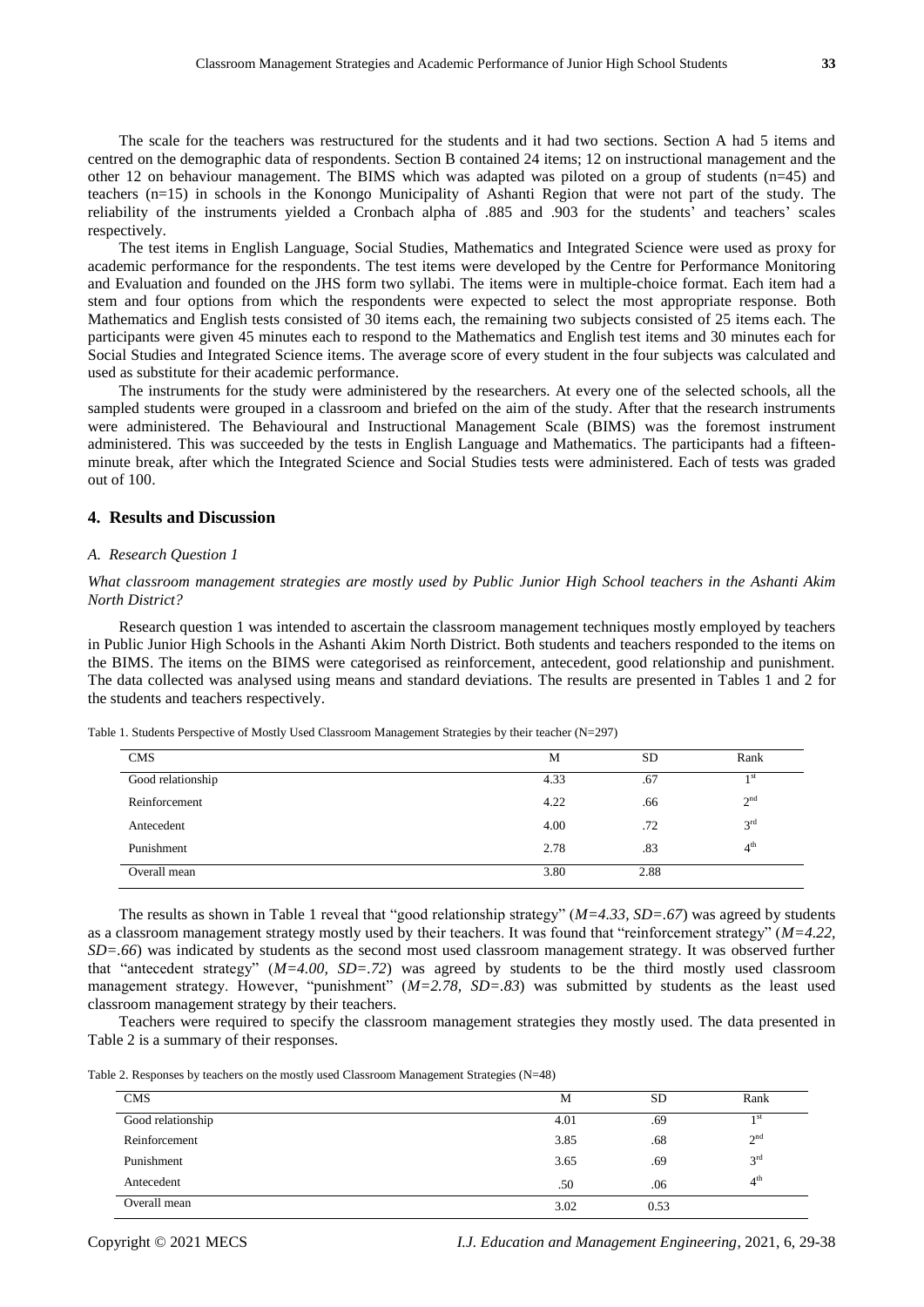The results in Table 2 show that "good relationship" (*M=4.01, SD=.69*), "reinforcement" (*M=3.85, SD=.68*) and "punishment" (*M=3.6, SD=.69*) were the mostly used classroom management strategies by teachers. Antecedent (*M=.50, SD=.06*) as a classroom management strategy was the least used by the teachers. It can be concluded that antecedent was the least classroom management strategy used by the teachers in managing their classrooms.

The study found four classroom management strategies mostly used by teachers in public Junior High Schools in the Ashanti Akim North District. These were reinforcement, antecedent, good relationship and punishment. Both teachers and students confirmed that these strategies were employed in the classrooms. This finding is in line with the finding of [45], who identified the four mentioned strategies (reinforcement, antecedent, good relationship and punishment) as being basic in classroom management. The study revealed, according to the responses from teachers that, punishment was the least used strategy whereas the response from students placed punishment as the third used strategy. The antecedent classroom management strategy was tagged by students as the least used strategy by their teachers. The study found good relationship as the mostly used strategy followed by reinforcement strategy as mentioned by both teachers and students. It was revealed that the strategies were not used in any order to manage the classrooms. In line with the findings of the current study, [46] made a similar observation. He indicated that teachers used reinforcement, punishment, good relationship and antecedent strategies to manage their classrooms as and when necessary. By implication the strategies where used in no particular order.

### *B. Research Question 2*

*To what magnitude do classroom management techniques predict the academic performance of Public Junior High School students within the Ashanti Akim North District?*

Research question 2 sought to find out the degree to which classroom management strategies predicted the academic performance of students in Public Junior High Schools in the Ashanti Akim North District. The Multiple regression statistic was used to analyse the data collected. The results are presented in Table 3.

| R                        | $R^2$ Change | t-value  | p. value |
|--------------------------|--------------|----------|----------|
|                          |              | 10.661   | $.000*$  |
| .283                     | .080         | $-4.844$ | $.000*$  |
| .065                     | .041         | 3.703    | $.000*$  |
| $\overline{\phantom{a}}$ |              | .187     | .852     |
| $\overline{\phantom{a}}$ |              | $-.883$  | .378     |
|                          |              |          |          |

Table 3. Multiple Regression Analysis of Classroom Management Strategies and Academic Performance of Junior High School Students

 $*$  Significant,  $p < 0.05$  Dependent variable - Academic Performance

The results in Table 3 show that reinforcement as a classroom management strategy significantly predicted academic performance of students ( $R = .283$ ,  $p < 0.05$ ). The results show that reinforcement as a classroom management strategy accounted for 8.0% of the variation in academic performance of Junior High School students. It was also found that antecedent as a classroom management strategy significantly influenced academic performance of students (R  $= .065$ , p<0.05). Antecedent as a classroom management strategy explained 4.1% of the variation in the academic performance of Junior High School students. However, punishment and good relationship as classroom management strategies were found not to significantly predict academic performance of students.

The regression analysis on the classroom management strategies and academic performance of students revealed that reinforcement and antecedent as classroom management approaches significantly predicted academic performance of students. The study found that reinforcement and antecedent as classroom management strategies accounted for significant variations in academic performance of students. This means that the more teachers used reinforcement and antecedent as classroom management strategies in their classrooms, the better the students performed academically. This finding is in tandem with the findings of [47] who in a study, found that reinforcement and antecedent strategies were good predictors of students' performance. This result again, is consistent with the finding of [48] that reinforcement and antecedent as classroom management strategies were good predictors of academic performance of students. [48] indicated that the more reinforcement and antecedent as classroom management strategies were used in the classroom the better the students performed academically.

#### *C. Hypothesis*

*HO: There exist no statistically significant relationship between classroom management strategies employed by Public Junior High School teachers and academic performance of students in the Ashanti Akim North District.*

*H1: There exist a statistically significant association between classroom management approaches employed by Public Junior High School teachers and academic performance of students in the Ashanti Akim North District.*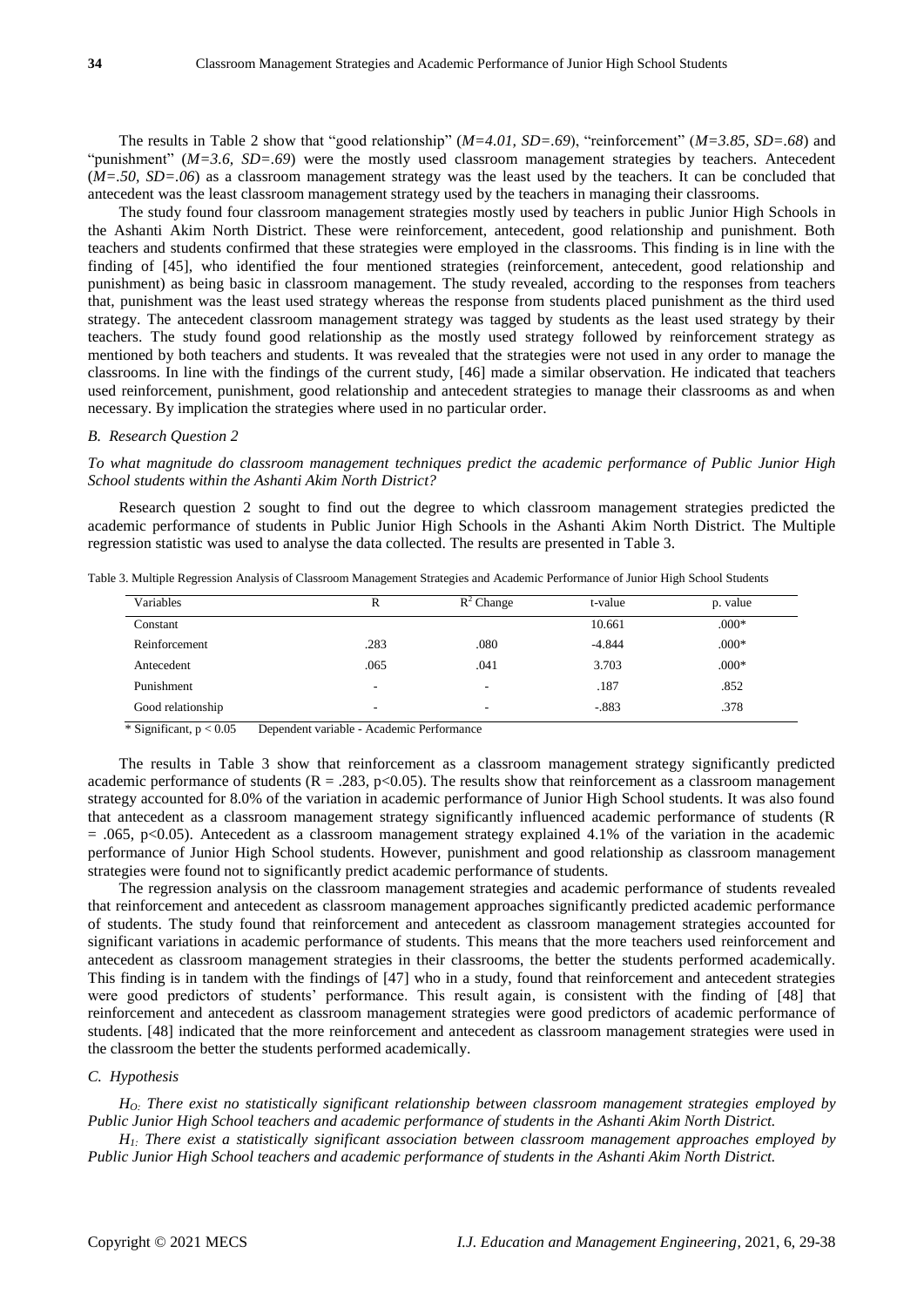The purpose of the hypothesis was to find out whether there existed a relationship between classroom management approaches used by teachers and the academic performance of students in Public Junior High Schools. The hypothesis was tested using Pearson's Product Moment Correlation Coefficient (PPMCC). The results are presented in Table 4.

Table 4. Correlation Matrix of Classroom Management Strategies and Students' Academic Performance

| <b>CMS</b>                |          |      | $\mathbf{\overline{3}}$  |      |  |
|---------------------------|----------|------|--------------------------|------|--|
| 1. Academic performance   | ۰.       |      |                          |      |  |
| 2. Reinforcement strategy | $0.47**$ | ۰    |                          |      |  |
| 3. Antecedent strategy    | $0.44*$  | 0.32 | $\overline{\phantom{a}}$ |      |  |
| 4. Good relationship      | $-0.45*$ | 0.51 | 0.41                     | ۰    |  |
| 5. Punishment strategy    | $-0.12$  | 0.33 | 0.54                     | 0.22 |  |

\*\* Significant,  $p < 0.01$  \* Significant,  $p < 0.05$ 

The results in Table 4 demonstrate that there was a statistically significant positive relationship between reinforcement as a classroom management strategy and academic performance of Junior High School students in the Ashanti Akim North District ( $r = .47$ , df = 48,  $p < 0.01$ ). Also, the results show a statistically significant positive relationship between antecedent as a classroom management strategy and academic performance of Junior High School students in the Ashanti Akim North District ( $r = .44$ ,  $df = 48$ ,  $p < 0.05$ ). Again, the results point toward a statistically significant inverse relationship between good relationship as a classroom management strategy and academic performance of Junior High School students in the Ashanti Akim North District ( $r = -0.45$ ,  $df = 48$ ,  $p < 0.05$ ). The results did not establish a statistically significant relationship between punishment as a classroom management strategy and academic performance of Junior High School students in the Ashanti Akim North District ( $r = -12$ , df = 48,  $p > 0.05$ ). The results show that most of the classroom management approaches adopted by teachers teaching in Public Junior High Schools correlated with the academic performance of students. On account of this finding the null hypothesis that there is no statistically significant relationship between classroom management strategies used by public Junior High School teachers and academic performance of students in the Ashanti Akim North District is rejected.

The correlation analysis between classroom management strategies and academic performance, showed reinforcement and antecedent classroom management strategies positively correlating with academic performance. This means that the more teachers reinforced students' behaviour in the classroom, the higher their academic performance; likewise, when teachers used antecedent as a classroom management strategy, the students exhibited good academic performance. The findings of the current study are in line with the findings of [49]. These researchers found a positive relationship between teachers' use of reinforcement and antecedent classroom management strategies and the academic performance of students. Similarly, [36] also found that reinforcement and antecedent strategies aided students' performance positively. The finding of the study is also consistent with the finding of [48], who concluded that the more reinforcement is used as a classroom management strategy in the classroom, the better the students performed academically. [48] further stated that teachers' continuous use of antecedent as a strategy in the classroom resulted in a better performance of the students. The findings of the current study however, contradict the findings in studies by [50, 51] that when antecedent as a classroom management strategy was used very often, it did not lead to an improved academic performance of students.

The study further revealed that good relationship as classroom management strategy inversely correlated with academic performance of students. This means that the more good relationship as a classroom management strategy was used, the lower the students performed academically. This could be as a result of the fact that there was the tendency for misinterpretation of the good relationship to be an avenue of freedom and relaxation. The notion could be that "my teacher will not do anything to hurt me because he is liberal with me". This misinterpreted notion could lead students to overly relax and would therefore not take their academic work seriously, thereby affecting their performance. This finding is consistent with the finding by [52] that some strategies like establishing good relationship and punishment influenced the academic performance of students negatively. Again the finding of the study supports the finding of [44], that teachers' classroom management styles did not always yield the desired results. [44] indicated that strategies such as punishment and good relationship mostly affected students' achievement negatively. However, the finding contradicts the assertion by [53] that the quality of the engagements that students had with their teachers predicted later academic accomplishment. Again this result of the present study contradicts the finding of [54], that when teachers had close and progressive relationships with students, they were more inspired to devote additional time and energy supporting their success and academic performance.

## **5. Conclusion**

In line with the findings of the study it is resolved that reinforcement and antecedent as classroom management strategies were used mostly by teachers and they influenced academic performance positively whereas good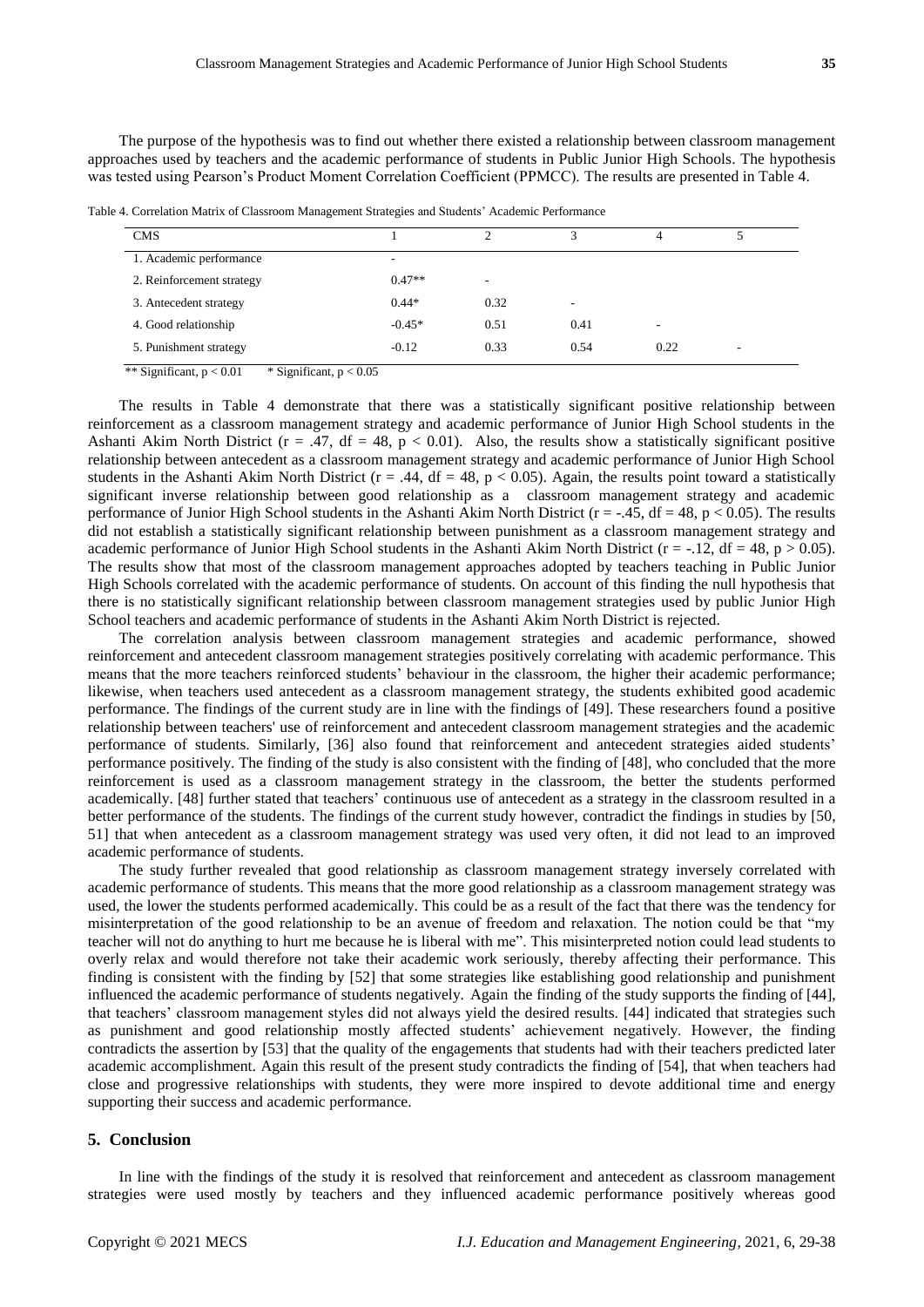relationship as well as punishment as classroom management strategies did not improve academic performance of students. Based on these findings it is recommended that;

- 1. teachers should use reinforcement and antecedent strategies frequently in their classrooms since they play a dual role of managing behaviour and predicting the academic performance of students.
- 2. good relationship as a classroom management strategy should be cautiously used because it can potentially be misinterpreted or abused and can lead to low academic performance.
- 3. using punishment as a classroom management strategy should be avoided as its use hinders academic performance of students.

## **References**

- [1] Martin, J. (2019). Building relationships and increasing engagement in the virtual classroom: practical tools for the online instructor. *Journal of Educators Online*, 16(1), 1-8.
- [2] Zhang, X., & Zhao, P. (2010). The study on the relations among perfectionism and coping style and interpersonal relationship of university students. *Asian Social Science, 6*(1), 145- 151.
- [3] Jones, V. F. & Jones, L. S. (2012). *Comprehensive classroom management, creating communities of support and solving problems (10th ed.)*. Boston: Allyn & Bacon.
- [4] Van der Lans, R. M., Van de Grift, W. J., & Van Veen, K. (2018). Developing an instrument for teacher feedback: Using the rasch model to explore teachers' development of effective teaching strategies and behaviors. *The Journal of Experimental Education*, *86*(2), 247-264.
- [5] Ekere, O. S. (2006). *Concept of disruptive behaviour among students in public secondary schools*. Uyo, Nigeria: Ekpeyong Publishers.
- [6] Effiong, U. A. (2007). *Dealing with disruptive behaviours in the classroom*. Calabar, Nigeria: Hilcop Printing Press.
- [7] Greenberg, J., Putman H., & Walsh, K. (2014). *Training our future teachers: Classroom management.* National Council on Teacher Quality.
- [8] Kyriacou, C. (1995). A humanistic view of discipline, in B. Rogers (Ed.) *Teacher Leadership and Behaviour Management*, London: Paul Chapman Publishing.
- [9] Evertson, C. M. (1994). *Classroom management for elementary teachers*. Boston: Allyn & Bacon.
- [10] Marzano, R. J., Marzano, J. S., & Pickering, D. J. (2003). *Classroom management that works. Research-based. strategies for every teacher.* Alexandria, VA: Association for Supervision and Curriculum Development (ASCD).
- [11] Brophy, J. (2006). History of research on classroom management. In C. M. Evertson, & C. S. Weinstein (Eds.), *Handbook of classroom management. Research, practice, and contemporary issues* (pp.17-43)*.* Malwah, NJ: Lawrence Erlbaum Associates.
- [12] Luiselli, J. K., Putnam, R. F., Handler, M. W., & Feinberg, A. B. (2012). Whole-school positive behaviour support: Effects on student discipline problems and academic performance. *Educational Psychology*, *25*, 183-198.
- [13] Stronge, J. H., Ward, T. J., Tucker, P. D., & Hindeman, J. L. (2007). What is the relationship between teacher quality and student achievement? An exploratory study. *Journal of Personnel Evaluation in Education*, *20*, 165-184.
- [14] Leflot, G., van Lier, P. A. C., Onghena, P., & Colpin, H. (2010). The role of teacher behaviour management in the development of disruptive behaviours: An intervention study with the good behaviour game. *Journal of Abnormal Child Psychology*, *38*, 869- 882.
- [15] Clunies-Ross, P., Little, E., & Kienhuis, M. (2008). Self-reported and actual use of proactive and reactive classroom management strategies and their relationship with teacher stress and student behaviour. *Educational Psychology*, *28*, 693-710.
- [16] Hastings, R. P., & Bham, M. S. (2013). The relationship between student behaviour patterns and teacher burnout. *School Psychology International*, *24*, 115-127.
- [17] Little, E. (2005). Secondary school teachers' perceptions of students' problem behaviours. *Educational Psychology*, *25*(4), 369- 377.
- [18] Owusu-Banahene, N. O. (2008). Educational psychology; The science of learning. Kumasi. Narco Printing Works. perspectives. *Education Research Quarterly, 31*(3), 57-77.
- [19] Igbinoba, O. K., & Marvelous, A. I. (2015). The impact of classroom management on students' academic performance in selected junior secondary schools in Municipal Area Council, Abuja. *International Journal of Education and Research, 3* (9), 141-154.
- [20] Martin, N. K., & Shoho, A. R. (2000). *Belief regarding classroom management style: differences between traditional and alternate route teachers*. Paper presented at the annual meeting of The American Educational Research Association, Montreal, Quebec, Canada.
- [21] Martin, N. K., Yin, Z., & Mayall, H. (2007). The attitudes & beliefs of classroom control inventory-revised and revisited: A continuation of construct validation. *Journal of Classroom Interaction, 42*(2), 11-20.
- [22] Sowell, H. (2013). Classroom management strategies: The impact on student achievement. Trajectory of children's school outcomes through eighth grade. *Child Development, 72,* 625-638.
- [23] Yasar, S. (2008). *Classroom management approaches of primary school teachers*. Unpublished master's thesis, Middle East Technical University, Ankara, Turkey.
- [24] Garrett, T. (2005). *Student and teacher-centered classroom management: A case study of three teachers' beliefs and practices*. Unpublished Doctoral Dissertation. The State University of New Jersey. New Brunswick.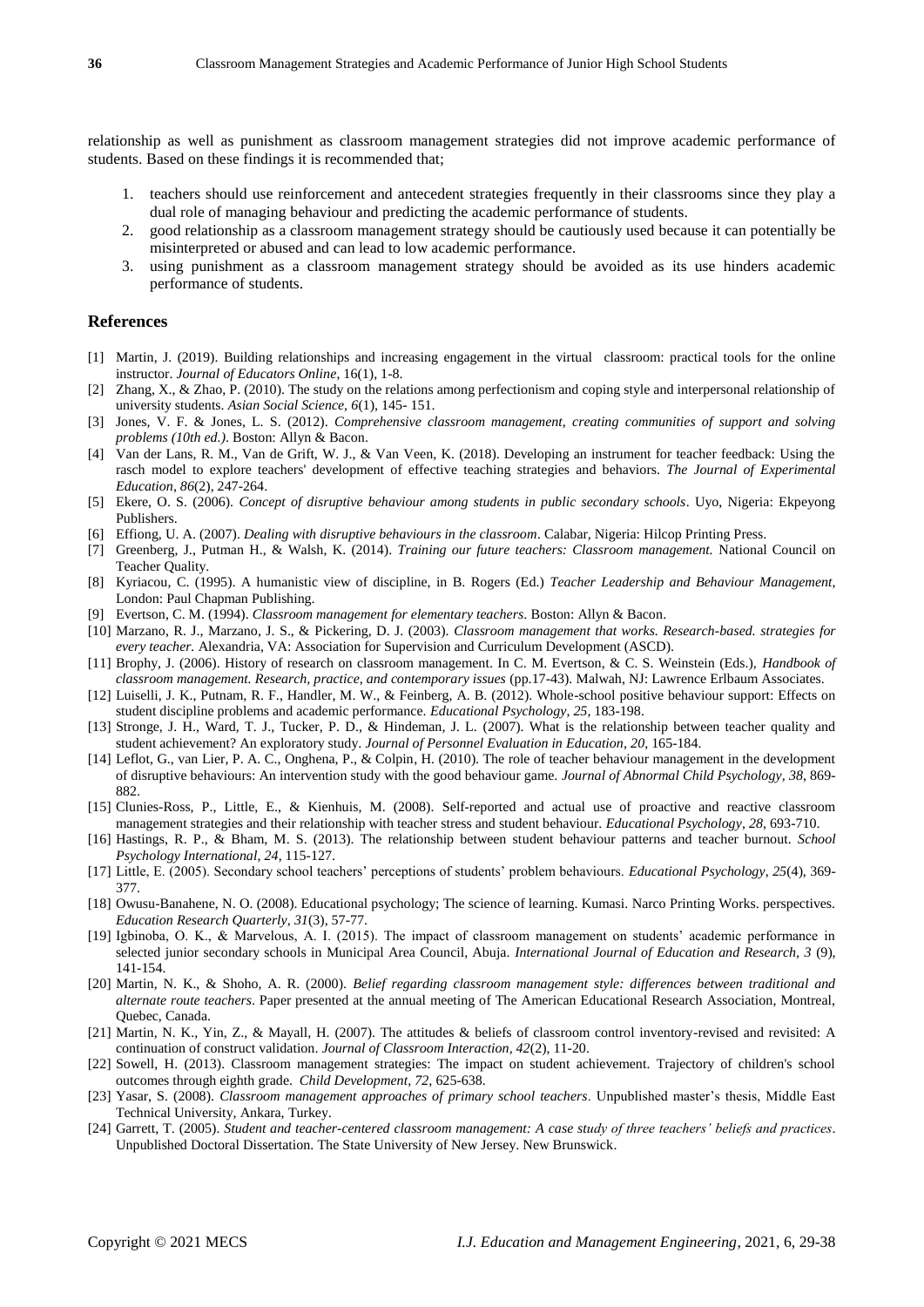- [25] Foxworthy, J. E. (2006). *Teachers' beliefs about classroom management*. Unpublished master's Thesis. Lakehead University, Canada.
- [26] Norviewu-Mortty, E. K. (2012). Principals' strategies for improving the academic achievement of students of disadvantaged rural junior high schools in Ghana. Retrieved from https://ro.ecu.au/theses/493.
- [27] Henaku, C. B., & Pobbi, M. A. (2017). Measuring teacher classroom management skills: A comparative analysis of distance trained and conventional trained teachers. *Journal of Education and Practice, 8*(10), 54-64.
- [28] Brophy, J. (1988). Educating teachers about managing classrooms and students. *Teaching and Teacher Education, 4*(1), 1-18.
- [29] Cakmak, M. (2008). Concerns about teaching process: Student teachers' perspective. *Educational Research Quarterly*, *31*(3), 57-77.
- [30] Wang, M. C., Haertel, G. D., & Walberg, H. J. (1997). *Fostering educational resilience in inner-city schools*. In H. J. Walberg, O. Reyes, & W. P. Weissberg (Eds.), Children and youth: interdisciplinary perspectives. California: Sage Publications.
- [31] Bushaw, W. J., & Gallup, A. M. (2008). Americans speak out-Are educators and policy makers listening? The 40th annual Phi Delta Kappa/Gallup Poll of the public's attitudes toward the public schools. *Phi Delta Kappan*, *90*(1), 9-20.
- [32] Rose, L., & Gallup, A. (2005). The 37th annual Phi Delta Kappa/Gallup poll of the public's attitudes toward the public schools. *Phi Delta Kappan*, *87*(1), 41-65
- [33] Johns, F. A., MacNaughton, R. H., & Karabinus, N. G. (1989). *School discipline guidebook: Theory into practice*. Boston: Allyn & Bacon.
- [34] Braimoh, D. (2010). A telescopic assessment of dual mode education delivery system in a single mode institution: an African perspective. *Africa Education Review, 7*(2), 1-21.
- [35] Adadzi, H. (2006). *Efficient learning for the poor: Insights from the frontier of cognitive neuroscience.* The World Bank. https://doi.org/10.1596/978-0-8213-6688-2.
- [36] Altaf, I., Kamal, A. & Hassan, B. (2013). Development and validation of university teachers' evaluation scale. *Pakistan Journal of Psychological Research*, *28*(1), 155- 178.
- [37] Ameyaw, Y. (2011). Environmental pedagogies that promote students understanding of integrated science (Biology Aspect). *Journal of Education, 1*(1), 1-10.
- [38] Oppong-Sekyere, D., Oppong-Sekyere, F. & Akpalu, M. M. (2013). Some factors influencing the academic performance of junior high school pupils in English Language: The Case of Assin North Municipality, Ghana. *International Journal of English and Literature, 4*(5), 226-235.
- [39] Sarfo, F. K., & Adentwi, K, I. (2007). *Educational technology* (2nd ed.) Kumasi, Ghana: Wilas Press Limited.
- [40] Best, J. W., & Kahn, J. V. (2016). *Research in education*. New Delhi, India: Pearson Education.
- [41] Krejcie, R.V., & Morgan, D. W. (1970). Determining sample size for research activities. *Educational and Psychological Measurement, 30*, 607 – 610.
- [42] Martin, N. K., & Sass, D. A. (2010). Construct validation of the behaviour and instructional management scale. *Teaching and Teacher Education*, *26*(5), 1124-1135.
- [43] Oliver, R. M., Wehby, J. H., & Reschly, D. J. (2011). Teacher classroom management practices: Effects on disruptive or aggressive Student behaviour. *Campbell Systematic Review, 7* (1), 1-55.
- [44] Sun, R. C. (2015). Teachers' experiences of effective strategies for managing classroom misbehavior in Hong Kong. *Teaching and Teacher Education*, *46*, 94-103.
- [45] Kern, L. & Clemens, N. H. (2007). Antecedent strategies to promote appropriate classroom behavior. *Psychology in the Schools*, *44*(1), 65-75.
- [46] Freiberg, H. J. (2013). Classroom management and student achievement. *International Guide to Student Achievement*, 711 Third Ave, New York: Routledge.
- [47] Ahmad, S., & Ch, H. (2017). Relationship of classroom management strategies with academic performance of students at college level. *Bulletin of Education and Research*, *39*(2), 239-249.
- [48] Harden, R. M., & Crosby, J. (2000). The good teacher is more than a lecturer the twelve roles of the teacher. AMEE Medical Education Guide No 20. *Medical Teacher*, *22*(4), 334-347.
- [49] Harmer, J. (2008). How to teach English. *ELT Journal*, *62*(3), 313-316.
- [50] Lewis, R., Romi, S., Qui, X., & Katz, Y. J. (2005). Teachers' classroom discipline and student misbehavior in Australia, China and Israel. *Teaching and Teacher Education*, *21*(6), 729-741.
- [51] Pianta, R. C., Steinberg, M. S., & Rollins, K. B. (1995). The first two years of school: Teacher-child relationships and deflections in children's classroom adjustment. *Development and psychopathology*, *7*(2), 295-312.
- [52] Pianta, R. C., & Hamre, B. K. (2001). *Students, teachers and relationship support (STARS):* User's guide. Lutz, Fl: Psychological Assessment Resources, Inc.

## **Authors' Profiles**



**Owusu, M. K.** is a Tutor of Educational Psychology in the Department of Education, Agogo Presbyterian Women's College of Education, Ghana. He holds Bachelor of Arts (Psychology with Archaeology) degree in 2011from the University of Ghana, Master of Education (Educational Psychology) and Master of Philosophy (Educational Psychology) degrees in 2015 and 2020 respectively from the University of Cape Coast. His research interests are classroom management strategies of teachers, career aspirations of students, gender issues in education and students' academic performance research.